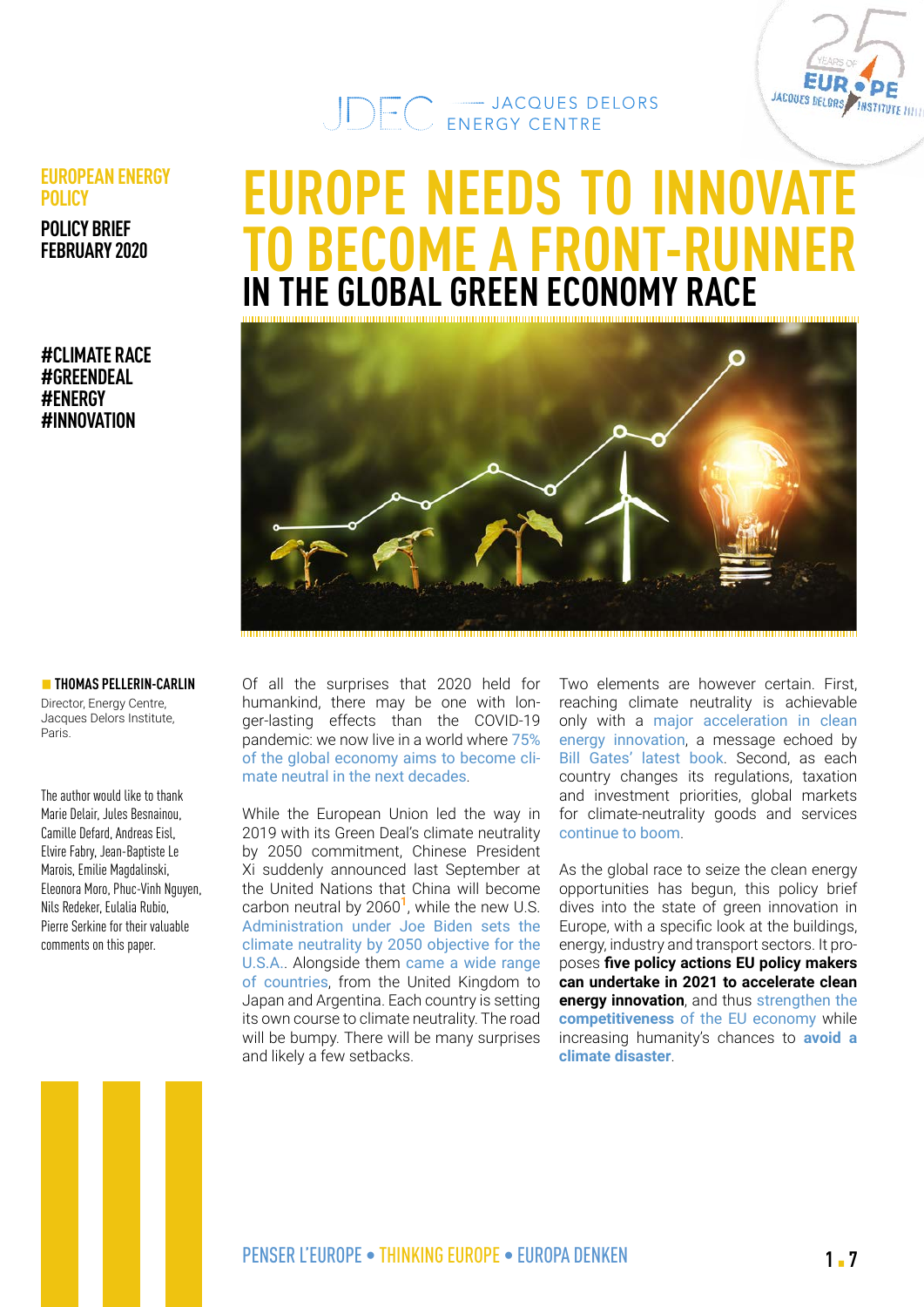

# **1 I** The state of clean energy **innovation in Europe**

### **1.1 • European support to clean energy innovation promotes global climate action**

The EU27 represents 5% of global population, 10% of global greenhouse gas emissions, 15% of global GDP and 25% of the global scientific publications.**<sup>2</sup>**

Getting the European economy to climate-neutrality is laudable, necessary, but insufficient by itself. The aim has been and always will be to deliver global change. **By using its diplomatic, economic and innovative strengths, Europe goes way beyond decarbonising its own economy: it leads the way and inspires other countries to do so.** It thus helps to reduce emissions around the world. In this regard, green innovation is of critical importance as the rest of the world can import, or take inspiration from EU innovations.

There is moreover an economic case to be made. European research centres and companies are currently the world leaders in green technologies. As the European Investment Bank recently recalled: "Europe registered 50% more patents in green technologies than the United States, with Japan and China further behind".**3** And as China and the USA

now move towards climate-neutrality, Europeans have a lot to gain by consolidating this technological leadership and turn it into [a](https://www.businesspost.ie/climate-environment/pascal-lamy-as-america-turns-the-page-the-eu-must-sharpen-its-climate-innovation-edge-853ffe19)  [green competitive edge](https://www.businesspost.ie/climate-environment/pascal-lamy-as-america-turns-the-page-the-eu-must-sharpen-its-climate-innovation-edge-853ffe19) that will lead to the creation of millions of jobs.

### **1.2 • Public investments in clean energy research and innovation have been decreasing in Europe.**

Despite all their big talk on climate action, **the 27 Member States of the European Union reduced public support for clean energy research and innovation during the**  last decade. While in 2010 those EU countries were only aiming to cut greenhouse gas emissions by 20% by 2020 and did not even had a legally binding objective for 2050, they invested €3.7bn of public money in clean energy research and innovation (R&I). But while in 2018 those same countries had ratified the Paris Agreement and started to discuss the objective to become climate-neutral by 2050, they had *reduced* public investment in clean energy R&I in the meantime, making up €3.3bn in 2018.**<sup>4</sup>**

In the meantime, US public authorities increased their investment in clean energy R&I, to end up [investing more under Donald](https://institutdelors.eu/en/publications/making-transatlantic-relations-green-again-a-common-agenda-for-climate-action/)  [Trump \(€5Bn in 2018\) than Barack Obama](https://institutdelors.eu/en/publications/making-transatlantic-relations-green-again-a-common-agenda-for-climate-action/)  [\(€4Bn in 2010\)](https://institutdelors.eu/en/publications/making-transatlantic-relations-green-again-a-common-agenda-for-climate-action/). During the same period China even tripled its level of investment (from €2Bn to €5,5Bn). (see figure 1)



## **Figure 1** ▪ **Public clean energy R&I (in €bn, current prices)**

*Source: Jacques Delors Institute, based on JRC and the International Energy Agence's [Energy Technology RD&D Budgets, 2020 edition](file:///C:\Users\pellerin-carlin\AppData\Local\Microsoft\Windows\INetCache\Content.Outlook\G4TY77GH\iea.org\reports\energy-technology-rdd-budgets-2020)*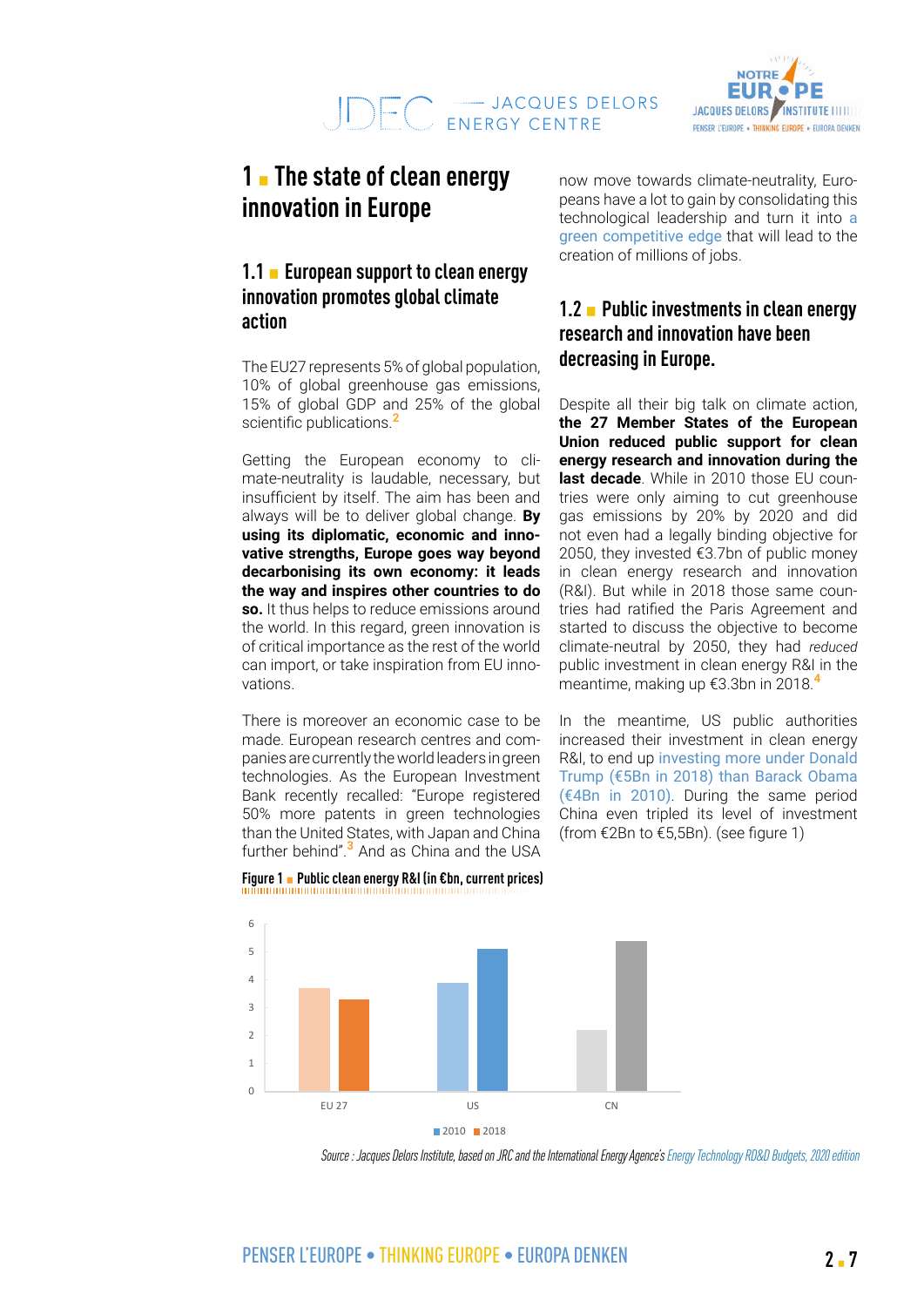#### - JACQUES DELORS ENERGY CENTRE



This is a bad omen, both for the real European contribution to global climate action and for Europe's competitiveness in the future. **Under-investing in clean energy R&I means that fewer green innovations will be created. It makes the green transition harder to perform**, especially in the so-called ["hard](https://www.energy-transitions.org/publications/mission-possible/) [to abate" sectors](https://www.energy-transitions.org/publications/mission-possible/) where viable technical solutions do not exist yet, such as aviation. It makes the green transition more economically costly, as less innovation means that the promises of cheaper renewables, batteries and building renovations will be slower to materialise. It also increases the geopolitical risk that the green technology leaders of tomorrow will all be non-European companies, compelling future Europeans to rely on US and/or Chinese green technologies the way they currently rely on US and Chinese digital technologies and suppliers.

In short, **the last decade of national policy decisions to cut clean energy research and innovation spending constitute an economic and political risk** for the European Union and the success of the European Green Deal.

#### **1.3** ▪ **Global private investments in fossil fuel R&I are still higher than investments in clean energy**

While European States failed to rise to the occasion, what happened in the private sector? As data on EU-level private invest-Global corporate R&D spending in energy-

ment in clean energy R&I is lacking, this section looks at global corporate research and development investments.

Before the COVID-19 crisis, **we saw a steady and significant increase of global private research and development (R&D) investment, especially in renewable energy technologies** where private R&D doubled between 2010 and 2019 -from \$3bn to \$6bn (see figure 2).

Meanwhile, **incumbent oil and gas companies did not sit on their hands and wait to be overtaken by newcomers. They invested to reinforce the fossil fuel system**, including through private investment in 'dirty' energy innovation, such as increasing the productivity of shale oil extraction. As a result, we see an increase in global corporate R&D spending in oil and gas (see figure 2). In 2019, corporate investment in R&D by globally listed oil and gas companies were estimated to be more than three times higher than investments in renewables (\$20bn for oil and gas, compared to \$6bn for renewables see figure 2). This, combined with the fact that [oil](https://www.iea.org/reports/the-oil-and-gas-industry-in-energy-transitions)  [andgas companies invest less than 1% of](https://www.iea.org/reports/the-oil-and-gas-industry-in-energy-transitions)  [their total capital expenditure in renewables](https://www.iea.org/reports/the-oil-and-gas-industry-in-energy-transitions), points to a **current policy failure: global oil and gas companies as a whole are not yet convinced that they should swiftly embrace the energy transition**. European and global efforts are critical to change this *status quo*, and the European Green Deal plays a key role in that endeavour.



**Figure 2** ▪ **Global corporate R&D spending in energy-related sectors, 2010-2019. In USD (2018) billion.** related sectors, 2010-2019. In USD (2018)

*Source: Jacques Delors Institute, based on International Energy Agency, [Energy Technology RD&D Budgets 2020,](https://www.iea.org/reports/energy-technology-rdd-budgets-2020) IEA, Paris, 2020.*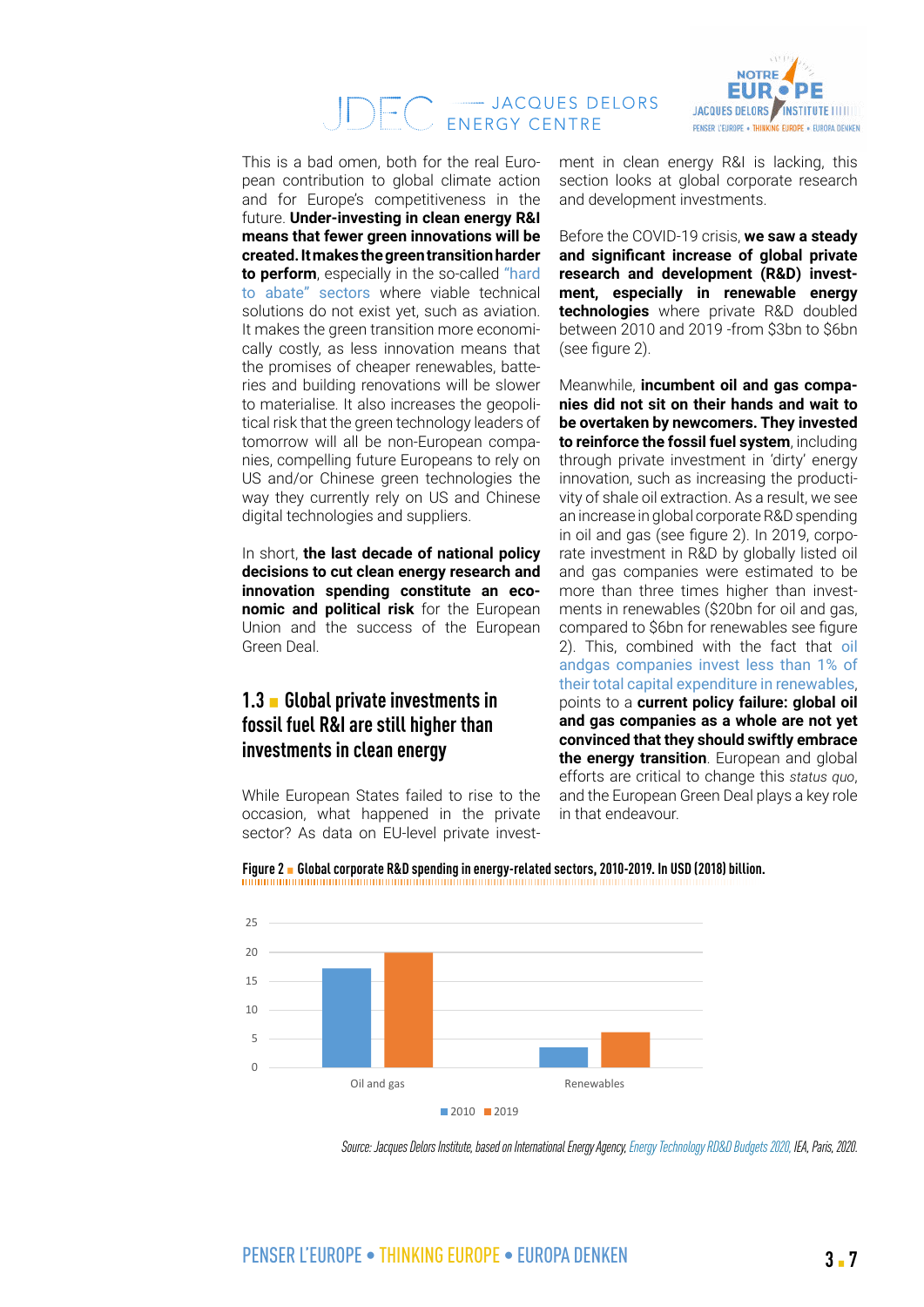

### **1.4** ▪ **The COVID economic crisis impacts clean energy innovation**

After the 2010s, came 2020 and its COVID-triggered economic recession. Its full impact on energy innovation remains to be analysed.

Some already available data point to a risk of drastic decline in private R&I investment with many companies entering in a 'survival mode' where short-term budgetary constraints outweigh medium-term economic imperatives, such as the need to invest in R&I to survive in a competitive economy and a changing regulatory environment. In a recent report, the European Investment Bank indeed points to a general decrease of private investment, with 45% of EU firms expecting to reduce investment in 2021. This is also the case of 43% of firms with climate-related investment, and is set to particularly impact smaller scale investments in renewable energy and energy efficiency. **<sup>5</sup>**

Yet, other data points to a genuine resilience of the clean energy innovation ecosystem. According to an upcoming report by [Clean](https://www.cleantech.com/)[tech Group](https://www.cleantech.com/), venture capital investment in EU27 actually increased in 2020, reaching \$6 billion dollars over close to 470 deals.

## **2** ▪ **Five concrete ways for the European Union to support clean energy innovation in 2021**

Against this backdrop, the European Union can and should act in 2021 to accelerate clean energy innovation in the 2020s and 2030s. We now focus on five policy actions:

- Maximise the impact of the EU budget,
- Incentive Member States to invest more in clean energy innovation,
- Drive private investment, thanks to a strengthened EU regulatory framework,
- Engage globally to support clean energy innovation,
- Support specific industrial alliances.

#### **2.1** ▪ **Maximise the impact of the EU budget**

In December 2020, EU policy makers reached a deal on the EU budget for the next seven years (2021-2027). After intense negotiations, the European Parliament obtained a significant increase in Horizon Europe, the EU's flagship programme for R&I. It now has €95.5bn for the 2021-2027 period, including at least €33.4bn specifically earmarked for climate R&I. Furthermore, Member States will receive [€338bn of EU grants](https://ec.europa.eu/info/sites/info/files/about_the_european_commission/eu_budget/recovery_and_resilience_facility_.pdf) to support their national recovery programmes, and the EU demands that 37% of this funding goes to green investment.**<sup>6</sup>**

To make good use of this money, the European Union relies both on well-established tools, from the [European Research Council](https://erc.europa.eu/about-erc/mission) to the [European Institute of Innovation and](https://www.innoenergy.com/about/about-eit-innoenergy/mission-vision-values/)  [Technology](https://www.innoenergy.com/about/about-eit-innoenergy/mission-vision-values/), and on newcomers like the [European Innovation Council](https://ec.europa.eu/research/eic/index.cfm?pg=about) (EIC). This brief recommends that:

- 1. The European Commission and European Investment Bank further engage Member State, to improve the process that matches EU funding with smart and green local projects. This will likely require an increased presence of the European Commission and the European Investment Bank in the European regions with the greatest needs for public support to the scale-up of early-stage companies, as well as in the cities that will be taking part in the [EU Research & Innovation Mission](https://ec.europa.eu/info/sites/info/files/research_and_innovation/funding/documents/ec_rtd_mission-board-report-climate-neutral-and-smart-cities.pdf)  [to make 100 EU cities climate-neutral by](https://ec.europa.eu/info/sites/info/files/research_and_innovation/funding/documents/ec_rtd_mission-board-report-climate-neutral-and-smart-cities.pdf)  [2030](https://ec.europa.eu/info/sites/info/files/research_and_innovation/funding/documents/ec_rtd_mission-board-report-climate-neutral-and-smart-cities.pdf).
- 2. The EIC establishes a regular annual Green Deal call to ensure that clean energy innovators can access EIC support. Without such call, there is a risk that green innovation becomes the collateral damage of a lack of consideration of the [characteristics of clean energy start-ups](https://institutdelors.eu/en/publications/invest-in-the-clean-energy-future-we-want-ten-recommendations-to-accelerate-competitive-clean-energy-innovation-with-horizon-europe/)  [vis-à-vis digital start-ups](https://institutdelors.eu/en/publications/invest-in-the-clean-energy-future-we-want-ten-recommendations-to-accelerate-competitive-clean-energy-innovation-with-horizon-europe/). Such call would build on the [success of the 2020](https://ec.europa.eu/info/news/high-demand-eic-green-deal-call-2020-may-25_en)  [EIC Green Deal call](https://ec.europa.eu/info/news/high-demand-eic-green-deal-call-2020-may-25_en).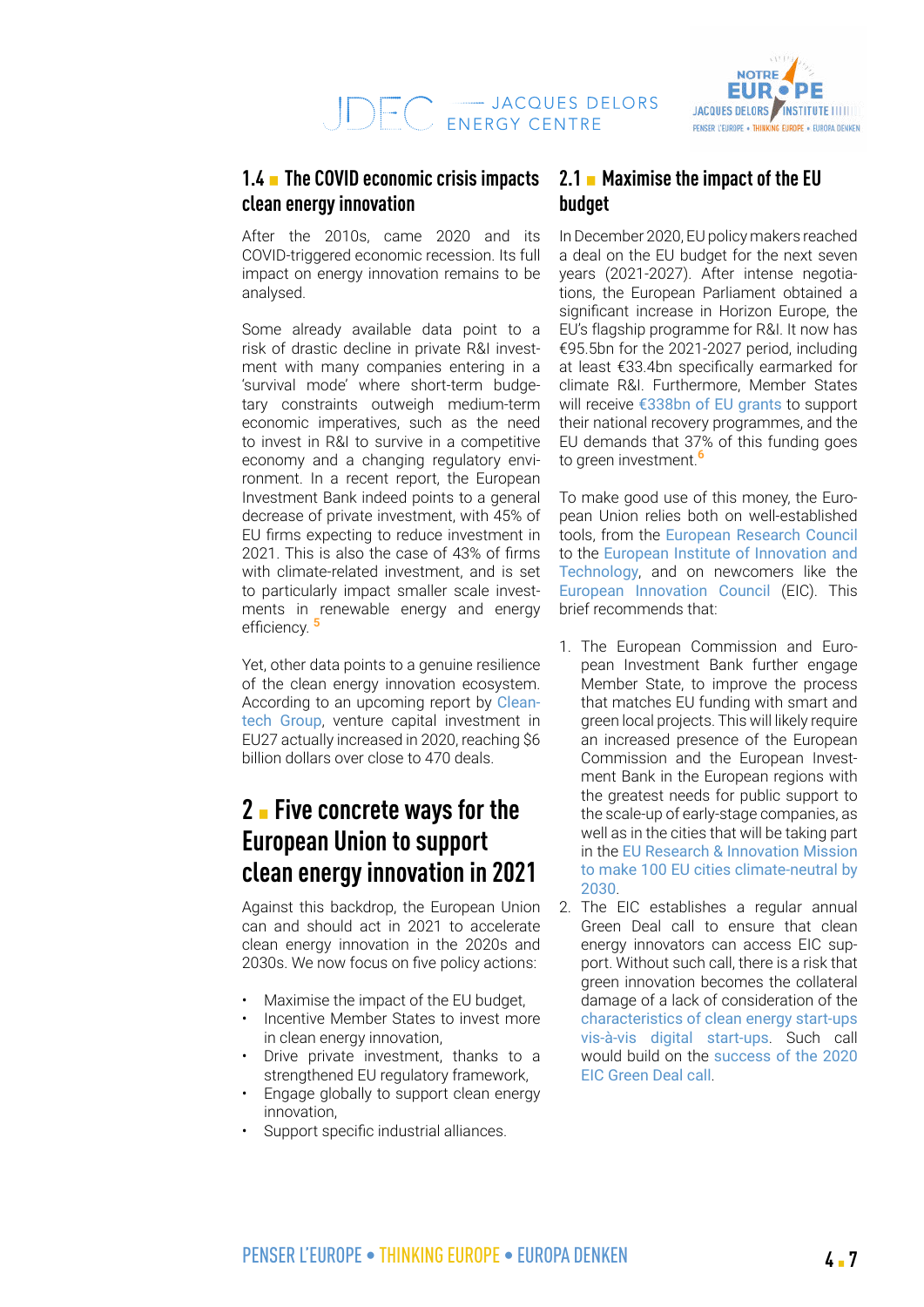#### **2.2** ▪ **Incentive Member States to invest more in clean energy innovation**

Despite its importance, the EU budget only accounts for less than 5% of the overall European research and development investments, while national governments impact 30% of those investments (i.e. 10% from direct national government investments, and 20% being investments by higher education organisations).**<sup>7</sup>**

In most national energy policies, clean energy innovation tends to be only an afterthought. Most EU countries have a siloed approach, with a ministry doing its R&I policy in relative isolation to the long-term and short-term decisions taken by the economy, environment, energy, transport and industry ministries. As a result, when the European Commission looked at the national energy and climate plans (NECPs) of each Member State, it could only conclude that such **national plans "fail to pay sufficient attention to R&I needs for delivering on climate and energy objectives"** and found "a severe lack of national objectives and funding targets that show concrete and relevant pathways to 2030 and 2050"**8**. In EU jargon, those sentences are a harsh criticism.

The only genuine remedy will come from Member States themselves. Based on this assessment, we suggest that:

- 1. the European Commission uses the NECPs as a way to push Member States to invest more in clean energy innovation. A specific minimum target (*e.g.* increase climate-related R&I public funding to a specific level) could be set in that context.
- 2. the European Commission, together with the International Energy Agency, further showcases best practice examples, coming from EU and non-EU States that actually manage to come-up with realistic and ambitious clean energy innovation strategies. It is in particular critical to fix the lack of coherence of the German and French policies, **<sup>9</sup>** as those are the two biggest economies inside the Union.

3. the European Commission proposes a [reform the European Stability and Growth](https://hertieschool-f4e6.kxcdn.com/fileadmin/2_Research/1_About_our_research/2_Research_centres/6_Jacques_Delors_Centre/Publications/20200211_Economic_governance_Guttenberg_et_al.pdf)  [Pact](https://hertieschool-f4e6.kxcdn.com/fileadmin/2_Research/1_About_our_research/2_Research_centres/6_Jacques_Delors_Centre/Publications/20200211_Economic_governance_Guttenberg_et_al.pdf) to [make it fit for the European](https://www.bruegel.org/2019/12/the-european-green-deal-needs-a-reformed-fiscal-framework/)  [Green Deal](https://www.bruegel.org/2019/12/the-european-green-deal-needs-a-reformed-fiscal-framework/). Such reforms should enable national governments to invest more in climate-related research and innovation. One option would be to exclude such investments from those fiscal rules, as those investments can be clearly defined using existing reporting methods, and represents very small amounts –*e.g.* current spending account for around 0,02% of the EU27 GDP (*cf.* section 1.2).

### **2.3** ▪ **Drive private investment, thanks to a strengthened EU regulatory framework**

While public money is [vital for a vibrant](https://marianamazzucato.com/books/the-entrepreneurial-state)  [innovation ecosystem](https://marianamazzucato.com/books/the-entrepreneurial-state), most innovation investments are done by the private sector. In order to support private clean energy innovation in the 2020s, EU policy makers have a once-in-a-decade chance from June 2021: when the European Commission will propose to revamp the entire European building, energy, transport and carbon pricing frameworks, the so-called '[fit for 55 pac](https://ec.europa.eu/commission/presscorner/detail/en/ip_20_1940)[kage'](https://ec.europa.eu/commission/presscorner/detail/en/ip_20_1940)

Ambitious regulations can successfully drive private sector innovation**10** when they create [incentives to develop new solutions](https://www.iea.org/reports/tracking-clean-energy-innovation), and provide predictability to investors and innovators. We recommend the European Commission to closely look at all its forthcoming proposals through an innovation lens. especially to:

- 1. Provide clear long-term and binding objectives for the sectors which would require massive research and innovation for 10-20 years before being able to come up with a market-ready green solution. This is for instance the case for aviation.
- 2. Use public procurement, clean product standards and national targets to trigger the emergence of niche markets in areas where green options are ready, but still more expensive. [Niche mar](https://www.tandfonline.com/doi/abs/10.1080/09537320802292651)[kets are indeed vital to scale-up green](https://www.tandfonline.com/doi/abs/10.1080/09537320802292651)  [innovation](https://www.tandfonline.com/doi/abs/10.1080/09537320802292651). Providing niche markets for

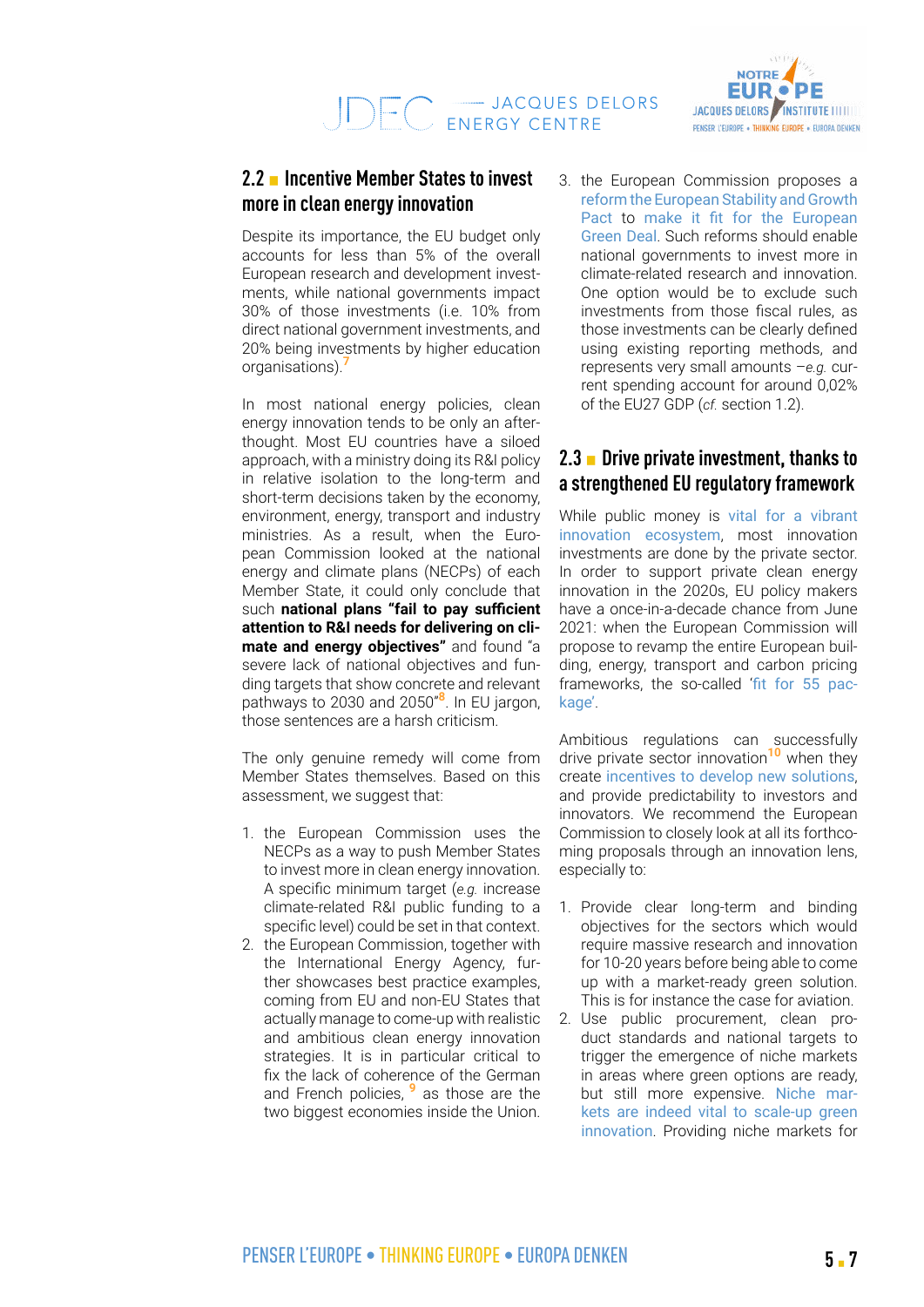#### - JACQUES DELORS  $\Box$ ENERGY CENTRE



[specific green products](https://www.capgemini.com/wp-content/uploads/2020/10/Net-zero-main-report-2020.pdf), such as green steel, would provide a secure market for innovators to compete fairly and scale up their solutions. This can be done through regulation, and through subsidies, including [carbon contracts for difference](https://climatestrategies.wordpress.com/2020/09/09/carbon-contracts-for-differences/).

3. Fully use the power of EU regulation to oust inefficient technologies and products from the market. This is a critical signal that reduces the market risks taken by private sector businesses and investors. For instance, as the market share of electric vehicles is booming, it is now time for EU policy makers to organise the *de facto* phase-out of new oil-powered two-wheelers, vans and passenger cars. Such a phase-out should [occur in the](https://www.transportenvironment.org/publications/car-co2-review-europe%E2%80%99s-chance-win-e-mobility-race) [2030s](https://www.transportenvironment.org/publications/car-co2-review-europe%E2%80%99s-chance-win-e-mobility-race) if the European Union wants to be consistent with its climate neutrality by 2050 objective.

#### **2.4** ▪ **Engage globally to support clean energy innovation**

As climate change is a global phenomenon, it requires global action. 2021 constitutes a major window of opportunity for the EU to boost global cooperation on clean energy innovation. Indeed, the next major international climate conference (COP26) takes place in November 2021 in Glasgow, and can already benefit from the [climate leadership](https://institutdelors.eu/en/publications/making-transatlantic-relations-green-again-a-common-agenda-for-climate-action/) [of US President Joe Biden](https://institutdelors.eu/en/publications/making-transatlantic-relations-green-again-a-common-agenda-for-climate-action/) and the new [Chinese commitment to reach carbon-neu](https://www.oxfordenergy.org/publications/unpacking-chinas-2060-carbon-neutrality-pledge/)[trality by 2060](https://www.oxfordenergy.org/publications/unpacking-chinas-2060-carbon-neutrality-pledge/).

In that context, we suggest that:

- 1. The European Commission fleshes out its proposal for an EU-US "[Green Tech](https://ec.europa.eu/commission/presscorner/detail/en/IP_20_2279) [Alliance](https://ec.europa.eu/commission/presscorner/detail/en/IP_20_2279)". We suggest that the European Commission and the US Biden Administration build such proposal in a way that makes it inclusive so that other major partners that are innovation powerhouses aiming to reach climate neutrality, such as Japan, can also participate in that Alliance.
- 2. The European Council calls the G20 to deliver a "[political declaration on green](https://www.bsg.ox.ac.uk/sites/default/files/2020-12/Governance%20to%20support%20a%20global%20green%20deal.%2011%20Dec%202020.pdf) [innovation](https://www.bsg.ox.ac.uk/sites/default/files/2020-12/Governance%20to%20support%20a%20global%20green%20deal.%2011%20Dec%202020.pdf)" that provides sufficient political cover for policy makers to accelerate domestic fiscal and regulatory

decisions.**11** Politically, such declaration could be spearheaded by the new Italian Prime Minister Mario Draghi, as Italy assumes the G20 Presidency in 2021.

3. The European Commission and the European Council further engage international partners after COP26, to promote green innovation globally. With its vast diplomatic network, France could play a key role in such an endeavour during its Presidency of the Council of the European Union (January-June 2022).

### **2.5** ▪ **Support specific EU industrial alliances: the new frontier of EU green innovation policy**

In the last decade, the European Union started to embrace an industrial policy approach to the energy transition, building on the concrete successes of the [European](https://www.ifri.org/en/publications/editoriaux-de-lifri/european-battery-alliance-moving-gear)  [Battery Alliance](https://www.ifri.org/en/publications/editoriaux-de-lifri/european-battery-alliance-moving-gear). The March 2021 update of the EU Industrial Strategy is the right moment for the European Commission to go a step further in the creation of a European green industrial strategy.

The challenge is to gear all the EU policy tools towards a single direction. The aim is to provide certainty and public resources to help innovators test, pilot, demonstrate, scale up and industrialise green solutions in Europe. Together with Member States, the European Union should:

- 1. identify core technology and innovation gaps. Such analysis should be delivered by an independent, science-based centre of technical expertise, [such as the Euro](https://sciencebusiness.net/framework-programmes/news/viewpoint-its-time-put-greater-focus-climate-research)[pean Climate Change Council proposed](https://sciencebusiness.net/framework-programmes/news/viewpoint-its-time-put-greater-focus-climate-research)  [under the European climate law](https://sciencebusiness.net/framework-programmes/news/viewpoint-its-time-put-greater-focus-climate-research).
- 2. based on the aforementioned analysis, the EU should boost public and private investment in research and innovation (see sections 2.1 and 2.2) in specific technologies relevant for specific industrial alliances. This will surely tackle areas where such alliances already exist (batteries, green [hydrogen](https://ec.europa.eu/growth/industry/policy/european-clean-hydrogen-alliance_en)) as well as other alliances that can be launched in the future, such as [next-generation solar](https://energypost.eu/perovskites-the-next-generation-of-solar-cells-and-lighting/)  [photovoltaic panels](https://energypost.eu/perovskites-the-next-generation-of-solar-cells-and-lighting/),